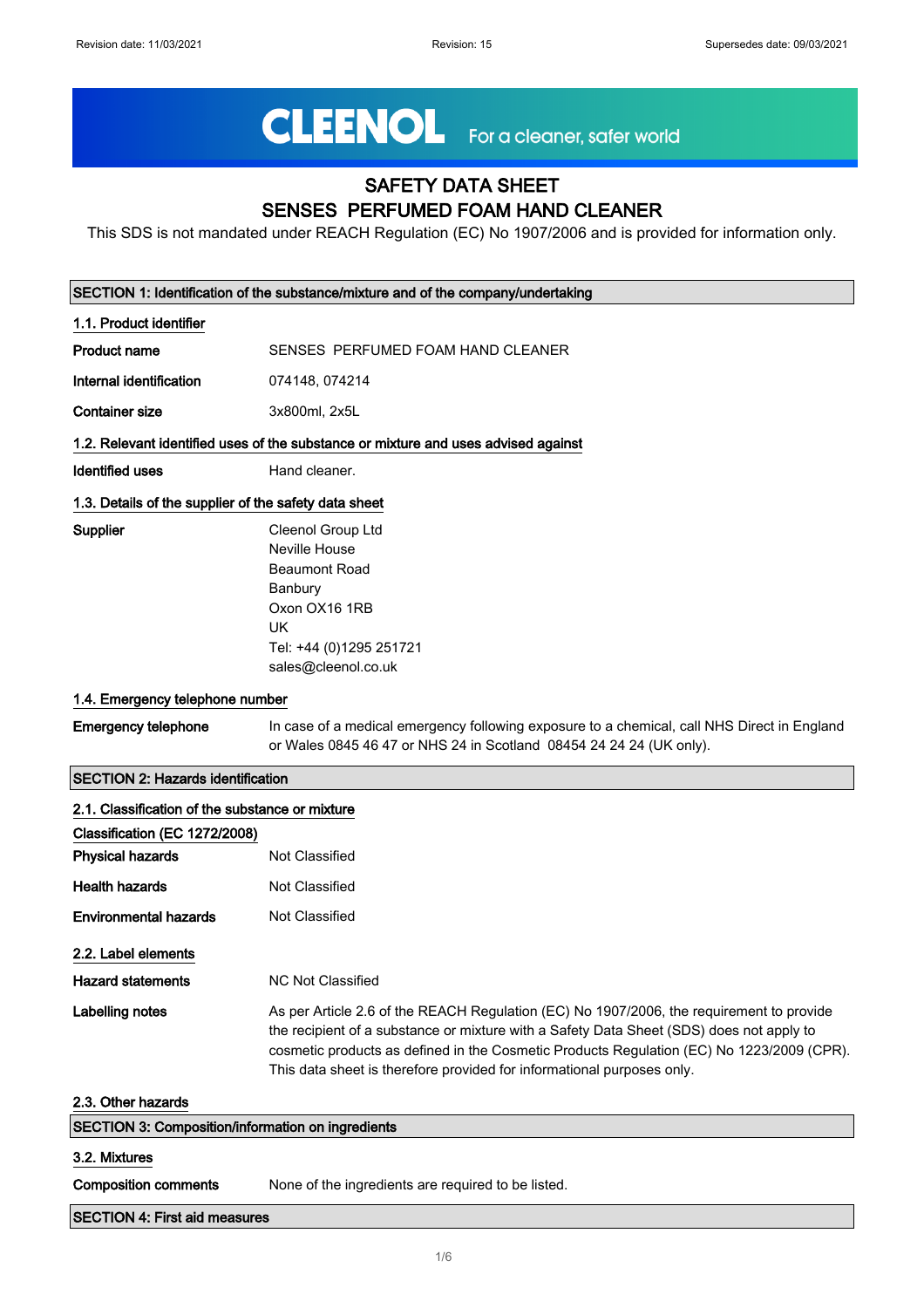## 4.1. Description of first aid measures

| Inhalation                                                 | Unlikely route of exposure as the product does not contain volatile substances.                                                                                                                                                                      |  |
|------------------------------------------------------------|------------------------------------------------------------------------------------------------------------------------------------------------------------------------------------------------------------------------------------------------------|--|
| Ingestion                                                  | Rinse mouth thoroughly with water. Give plenty of water to drink.                                                                                                                                                                                    |  |
| Skin contact                                               | Not applicable - this product is safe for regular application to the skin. In the event of any<br>sensitisation symptoms developing, ensure further exposure is avoided.                                                                             |  |
| Eye contact                                                | Rinse cautiously with water for several minutes.                                                                                                                                                                                                     |  |
|                                                            | 4.2. Most important symptoms and effects, both acute and delayed                                                                                                                                                                                     |  |
| Inhalation                                                 | Unlikely to be hazardous by inhalation because of the low vapour pressure of the product at<br>ambient temperature.                                                                                                                                  |  |
| Ingestion                                                  | No harmful effects expected from quantities likely to be ingested by accident.                                                                                                                                                                       |  |
| <b>Skin contact</b>                                        | No adverse effects known.                                                                                                                                                                                                                            |  |
| Eye contact                                                | May cause temporary eye irritation.                                                                                                                                                                                                                  |  |
|                                                            | 4.3. Indication of any immediate medical attention and special treatment needed                                                                                                                                                                      |  |
| Notes for the doctor                                       | No specific recommendations.                                                                                                                                                                                                                         |  |
| <b>Specific treatments</b>                                 | Treat symptomatically.                                                                                                                                                                                                                               |  |
| <b>SECTION 5: Firefighting measures</b>                    |                                                                                                                                                                                                                                                      |  |
| 5.1. Extinguishing media                                   |                                                                                                                                                                                                                                                      |  |
| Suitable extinguishing media                               | The product is not flammable. Use fire-extinguishing media suitable for the surrounding fire.                                                                                                                                                        |  |
| Unsuitable extinguishing<br>media                          | None known.                                                                                                                                                                                                                                          |  |
| 5.2. Special hazards arising from the substance or mixture |                                                                                                                                                                                                                                                      |  |
| Specific hazards                                           | None known.                                                                                                                                                                                                                                          |  |
| 5.3. Advice for firefighters                               |                                                                                                                                                                                                                                                      |  |
| Special protective equipment<br>for firefighters           | Use protective equipment appropriate for surrounding materials. Firefighter's clothing<br>conforming to European standard EN469 (including helmets, protective boots and gloves) will<br>provide a basic level of protection for chemical incidents. |  |
| <b>SECTION 6: Accidental release measures</b>              |                                                                                                                                                                                                                                                      |  |
|                                                            | 6.1. Personal precautions, protective equipment and emergency procedures                                                                                                                                                                             |  |
| <b>Personal precautions</b>                                | Avoid contact with eyes. Take care as floors and other surfaces may become slippery. Do not<br>touch or walk into spilled material.                                                                                                                  |  |
| 6.2. Environmental precautions                             |                                                                                                                                                                                                                                                      |  |
| <b>Environmental precautions</b>                           | Not regarded as dangerous for the environment.                                                                                                                                                                                                       |  |
| 6.3. Methods and material for containment and cleaning up  |                                                                                                                                                                                                                                                      |  |
| Methods for cleaning up                                    | Flush away spillage with plenty of water.                                                                                                                                                                                                            |  |
| 6.4. Reference to other sections                           |                                                                                                                                                                                                                                                      |  |
| Reference to other sections                                | For waste disposal, see Section 13.                                                                                                                                                                                                                  |  |
| <b>SECTION 7: Handling and storage</b>                     |                                                                                                                                                                                                                                                      |  |

#### 7.1. Precautions for safe handling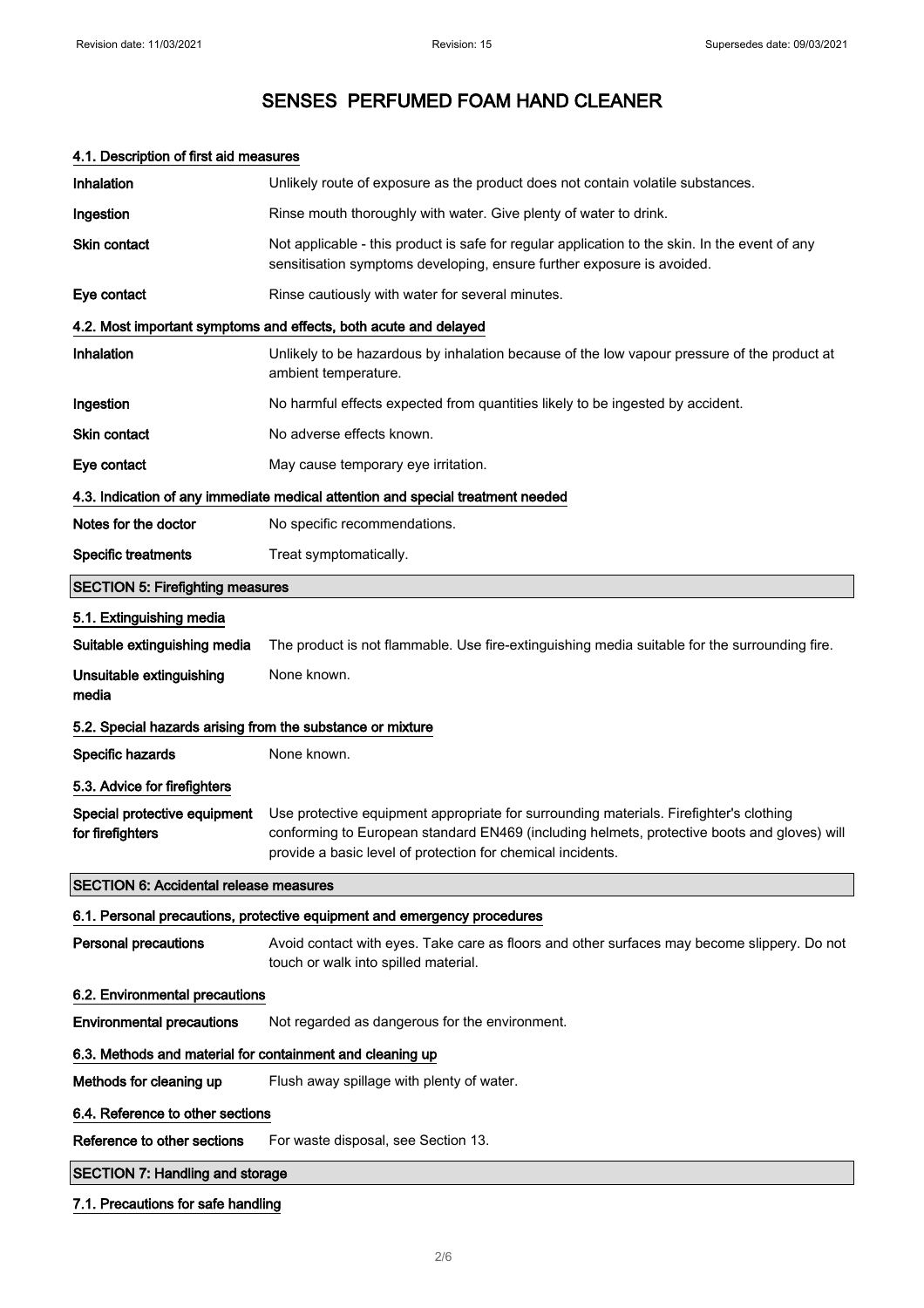| <b>Usage precautions</b>                                          | Avoid contact with eyes.                                                                                                       |  |
|-------------------------------------------------------------------|--------------------------------------------------------------------------------------------------------------------------------|--|
| 7.2. Conditions for safe storage, including any incompatibilities |                                                                                                                                |  |
| <b>Storage precautions</b>                                        | No special storage precautions required.                                                                                       |  |
| Storage class                                                     | Non-hazardous storage.                                                                                                         |  |
| 7.3. Specific end use(s)                                          |                                                                                                                                |  |
| Specific end use(s)                                               | The identified uses for this product are detailed in Section 1.2. Refer to Product Use Guide<br>(PUG) for further information. |  |
| SECTION 8: Exposure controls/Personal protection                  |                                                                                                                                |  |
| 8.1. Control parameters                                           |                                                                                                                                |  |
| Ingredient comments                                               | No exposure limits known for ingredient(s).                                                                                    |  |
| 8.2. Exposure controls                                            |                                                                                                                                |  |
| Protective equipment                                              |                                                                                                                                |  |
| Appropriate engineering<br>controls                               | Not applicable.                                                                                                                |  |
| Eye/face protection                                               | No specific eye protection required during normal use.                                                                         |  |
| Hand protection                                                   | Product is for use on the skin                                                                                                 |  |
| <b>Respiratory protection</b>                                     | Not applicable.                                                                                                                |  |
| <b>SECTION 9: Physical and chemical properties</b>                |                                                                                                                                |  |
| 9.1. Information on basic physical and chemical properties        |                                                                                                                                |  |
| Appearance                                                        | Clear liquid.                                                                                                                  |  |
| Colour                                                            | Blue.                                                                                                                          |  |
| Odour                                                             | Perfume.                                                                                                                       |  |
| pH                                                                | pH (concentrated solution): 4 - 5                                                                                              |  |
| Initial boiling point and range                                   | $100^{\circ}$ C                                                                                                                |  |
| Flash point                                                       | Not applicable.                                                                                                                |  |
| <b>Relative density</b>                                           | 1.010 - 1.013 @ 20°C                                                                                                           |  |
| Solubility(ies)                                                   | Soluble in water.                                                                                                              |  |
| Auto-ignition temperature                                         | Not applicable.                                                                                                                |  |
| <b>Decomposition Temperature</b>                                  | Not determined.                                                                                                                |  |
| <b>Viscosity</b>                                                  | Non-viscous.                                                                                                                   |  |
| <b>Explosive properties</b>                                       | Not applicable.                                                                                                                |  |
| <b>Oxidising properties</b>                                       | Does not meet the criteria for classification as oxidising.                                                                    |  |
| 9.2. Other information                                            |                                                                                                                                |  |
| Refractive index                                                  | $7 - 9$                                                                                                                        |  |
| Volatile organic compound                                         | This product contains a maximum VOC content of <0.1 %.                                                                         |  |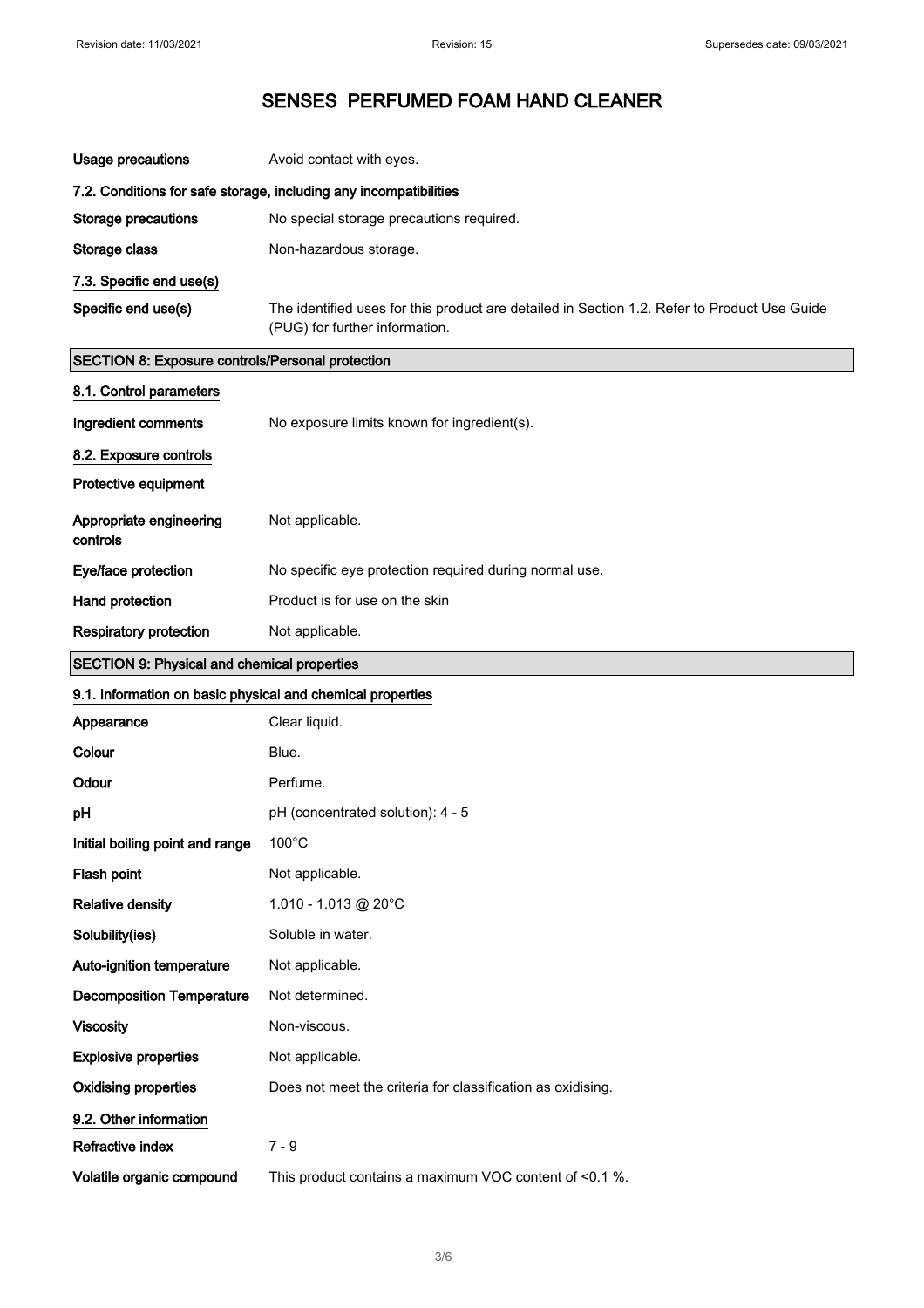| <b>SECTION 10: Stability and reactivity</b>             |                                                                                                                     |  |
|---------------------------------------------------------|---------------------------------------------------------------------------------------------------------------------|--|
| 10.1. Reactivity                                        |                                                                                                                     |  |
| Reactivity                                              | There are no known reactivity hazards associated with this product.                                                 |  |
| 10.2. Chemical stability                                |                                                                                                                     |  |
| <b>Stability</b>                                        | Stable at normal ambient temperatures and when used as recommended.                                                 |  |
| 10.3. Possibility of hazardous reactions                |                                                                                                                     |  |
| Possibility of hazardous<br>reactions                   | Under normal conditions of storage and use, no hazardous reactions will occur.                                      |  |
| 10.4. Conditions to avoid                               |                                                                                                                     |  |
| <b>Conditions to avoid</b>                              | There are no known conditions that are likely to result in a hazardous situation.                                   |  |
| 10.5. Incompatible materials                            |                                                                                                                     |  |
| Materials to avoid                                      | No specific material or group of materials is likely to react with the product to produce a<br>hazardous situation. |  |
| 10.6. Hazardous decomposition products                  |                                                                                                                     |  |
| Hazardous decomposition<br>products                     | Does not decompose when used and stored as recommended.                                                             |  |
| <b>SECTION 11: Toxicological information</b>            |                                                                                                                     |  |
| 11.1. Information on toxicological effects              |                                                                                                                     |  |
| <b>Toxicological effects</b>                            | Information given is based on data of the components and of similar products.                                       |  |
| <b>General information</b>                              | No specific health hazards known.                                                                                   |  |
| <b>Skin contact</b>                                     | Skin irritation should not occur when used as recommended.                                                          |  |
| Eye contact                                             | May cause temporary eye irritation.                                                                                 |  |
| <b>SECTION 12: Ecological information</b>               |                                                                                                                     |  |
| Ecotoxicity                                             | Not regarded as dangerous for the environment.                                                                      |  |
| 12.1. Toxicity                                          |                                                                                                                     |  |
| 12.2. Persistence and degradability                     |                                                                                                                     |  |
| Persistence and degradability Moderately biodegradable. |                                                                                                                     |  |
| 12.3. Bioaccumulative potential                         |                                                                                                                     |  |
| <b>Bioaccumulative potential</b>                        | The product is not bioaccumulating.                                                                                 |  |
| 12.4. Mobility in soil                                  |                                                                                                                     |  |
| <b>Mobility</b>                                         | Soluble in water.                                                                                                   |  |
| 12.5. Results of PBT and vPvB assessment                |                                                                                                                     |  |
| Results of PBT and vPvB<br>assessment                   | This product does not contain any substances classified as PBT or vPvB.                                             |  |
| 12.6. Other adverse effects                             |                                                                                                                     |  |
| Other adverse effects                                   | None known.                                                                                                         |  |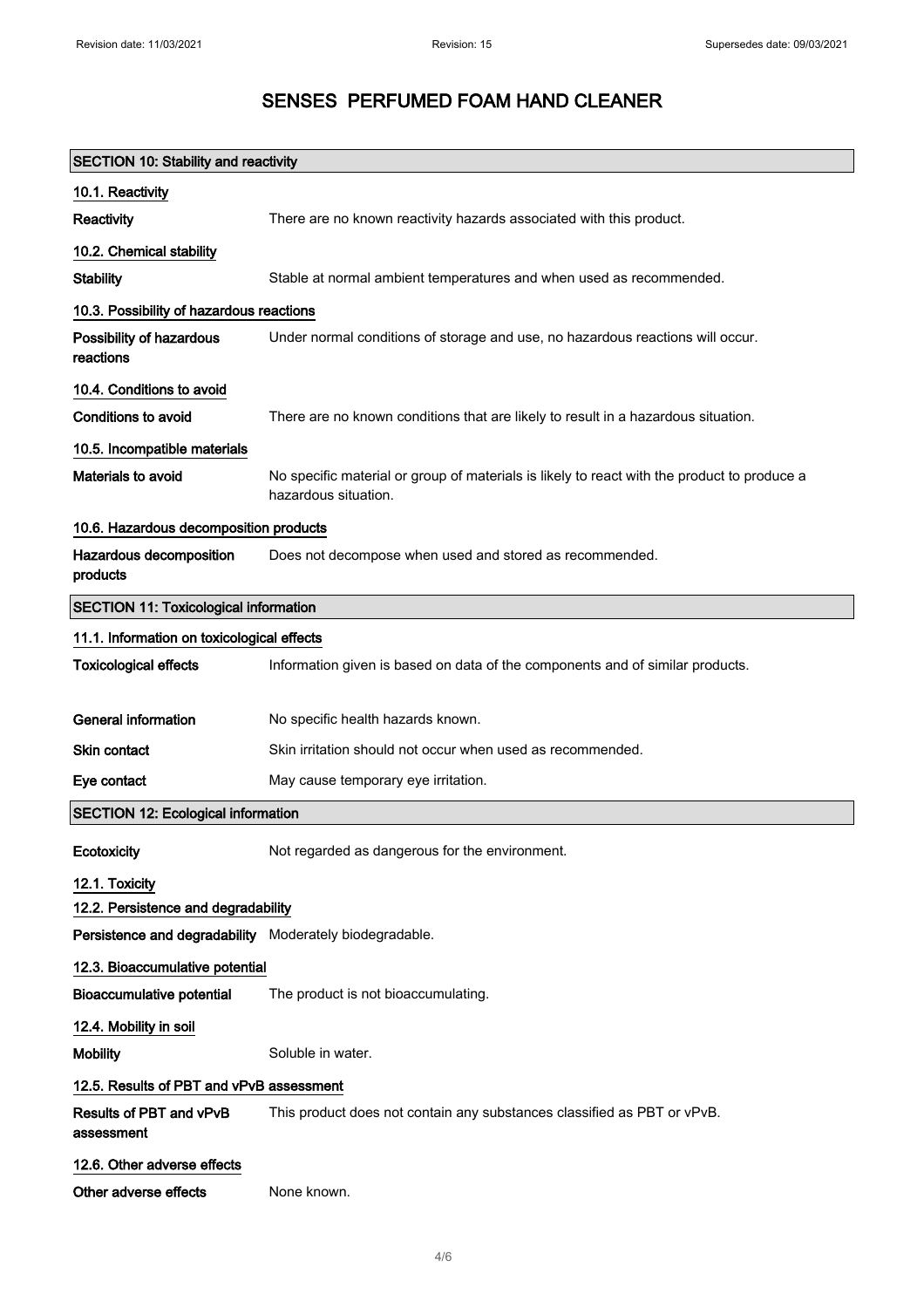| <b>SECTION 13: Disposal considerations</b>                                                     |                                                                                                                                                                                                                                                                                                                                                     |  |
|------------------------------------------------------------------------------------------------|-----------------------------------------------------------------------------------------------------------------------------------------------------------------------------------------------------------------------------------------------------------------------------------------------------------------------------------------------------|--|
| 13.1. Waste treatment methods                                                                  |                                                                                                                                                                                                                                                                                                                                                     |  |
| <b>General information</b>                                                                     | Dispose of surplus products and those that cannot be recycled via a licensed waste disposal<br>contractor.                                                                                                                                                                                                                                          |  |
| <b>Disposal methods</b>                                                                        | The product is designed and intended for disposal to public sewer after use.                                                                                                                                                                                                                                                                        |  |
| <b>SECTION 14: Transport information</b>                                                       |                                                                                                                                                                                                                                                                                                                                                     |  |
| General                                                                                        | The product is not covered by international regulations on the transport of dangerous goods<br>(IMDG, IATA, ADR/RID).                                                                                                                                                                                                                               |  |
| 14.1. UN number                                                                                |                                                                                                                                                                                                                                                                                                                                                     |  |
| Not applicable.                                                                                |                                                                                                                                                                                                                                                                                                                                                     |  |
| 14.2. UN proper shipping name                                                                  |                                                                                                                                                                                                                                                                                                                                                     |  |
| Not applicable.                                                                                |                                                                                                                                                                                                                                                                                                                                                     |  |
| 14.3. Transport hazard class(es)                                                               |                                                                                                                                                                                                                                                                                                                                                     |  |
| No transport warning sign required.                                                            |                                                                                                                                                                                                                                                                                                                                                     |  |
| 14.4. Packing group                                                                            |                                                                                                                                                                                                                                                                                                                                                     |  |
| Not applicable.                                                                                |                                                                                                                                                                                                                                                                                                                                                     |  |
| 14.5. Environmental hazards                                                                    |                                                                                                                                                                                                                                                                                                                                                     |  |
| Environmentally hazardous substance/marine pollutant<br>No.                                    |                                                                                                                                                                                                                                                                                                                                                     |  |
| 14.6. Special precautions for user                                                             |                                                                                                                                                                                                                                                                                                                                                     |  |
| Not applicable.                                                                                |                                                                                                                                                                                                                                                                                                                                                     |  |
|                                                                                                | 14.7. Transport in bulk according to Annex II of MARPOL and the IBC Code                                                                                                                                                                                                                                                                            |  |
| Transport in bulk according to Not applicable.<br>Annex II of MARPOL 73/78<br>and the IBC Code |                                                                                                                                                                                                                                                                                                                                                     |  |
| <b>SECTION 15: Regulatory information</b>                                                      |                                                                                                                                                                                                                                                                                                                                                     |  |
|                                                                                                | 15.1. Safety, health and environmental regulations/legislation specific for the substance or mixture                                                                                                                                                                                                                                                |  |
| <b>EU legislation</b>                                                                          | Regulation (EC) No 1907/2006 of the European Parliament and of the Council of 18<br>December 2006 concerning the Registration, Evaluation, Authorisation and Restriction of<br>Chemicals (REACH) (as amended).<br>Regulation (EC) No 1223/2009 of the European Parliament and the Council of 30 November<br>2009 on Cosmetic Products (as amended). |  |
| 15.2. Chemical safety assessment                                                               |                                                                                                                                                                                                                                                                                                                                                     |  |
| A chemical safety assessment has been carried out.                                             |                                                                                                                                                                                                                                                                                                                                                     |  |
| <b>SECTION 16: Other information</b>                                                           |                                                                                                                                                                                                                                                                                                                                                     |  |
| <b>Issued by</b>                                                                               | <b>Regulatory Chemist</b>                                                                                                                                                                                                                                                                                                                           |  |
| <b>Revision date</b>                                                                           | 11/03/2021                                                                                                                                                                                                                                                                                                                                          |  |

Revision 15